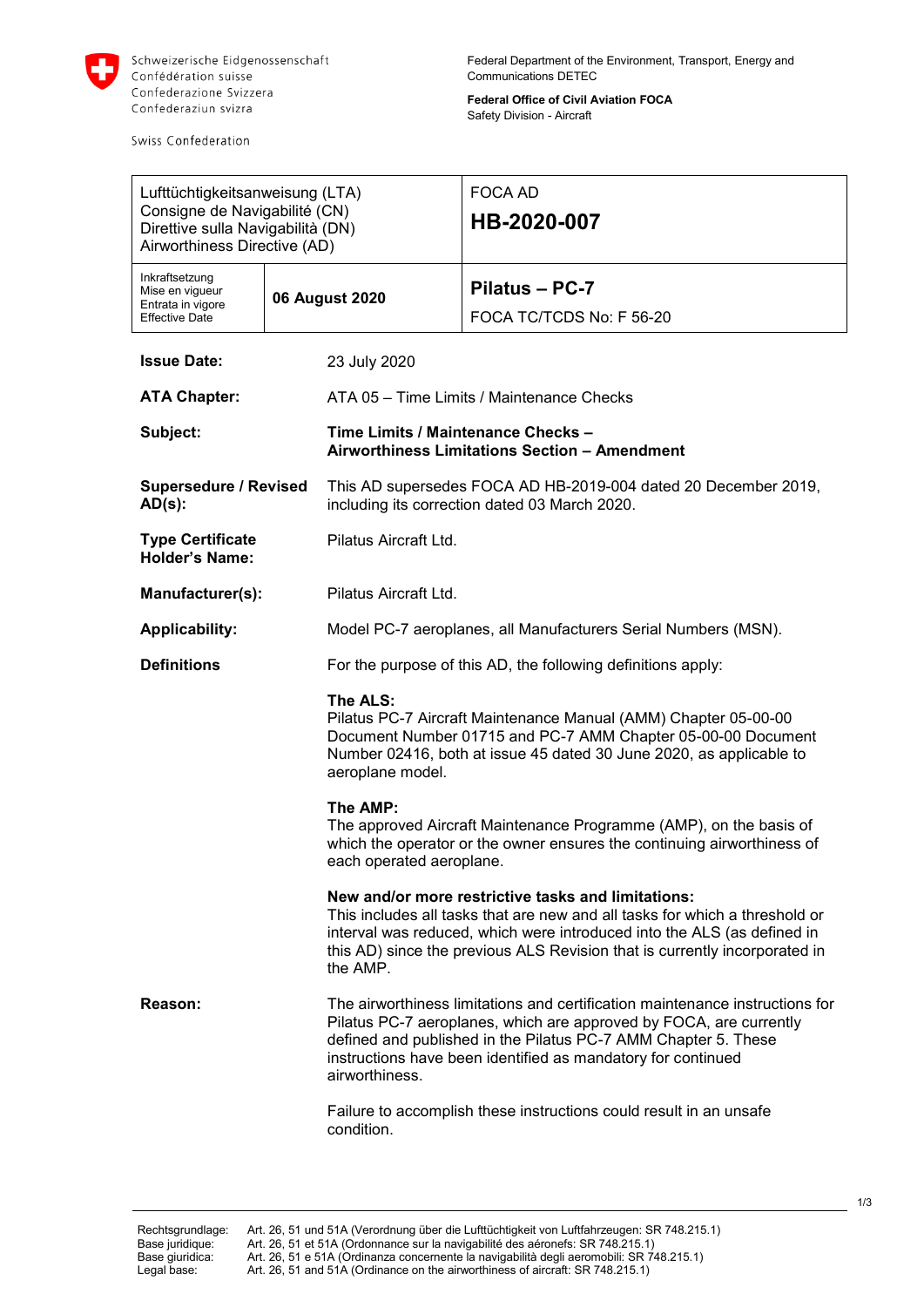# FOCA AD **HB-2020-007**

Previously, FOCA issued AD HB-2019-004 (later corrected) to require implementation of the maintenance tasks and airworthiness limitations as specified in Pilatus PC-7 AMM Document Number 01715, or Document Number 02416, both at issue 44, as applicable.

Since that AD was issued, Pilatus amended the ALS, as defined in this AD, to introduce new mandatory repetitive inspection for the flap pivot arm assemblies and a change to the Oxygen cylinder and pressure reducer task (Chapter 35 - Oxygen) to remove the reference to the part numbers.

For the reason described above, this AD retains the requirements of FOCA AD HB-2019-004 including its correction, which is superseded, and requires accomplishment of the actions specified in the ALS.

Required as indicated below, unless already accomplished:

**Required Action(s) and Compliance Time(s):**

#### **Maintenance Tasks and Replacement of Life Limited Parts:**

- (1) From the effective date of this AD, accomplishment of the following actions, as specified in the applicable ALS, are applicable to aircraft configuration.
	- (1.1) Replace each component before exceeding the applicable life limit, and
	- (1.2) Within the thresholds and intervals (see Note 1 of this AD), accomplish all applicable maintenance tasks.

#### Note 1:

For the purpose of this AD, the thresholds and intervals as defined in the 'TIME LIMITED INSPECTION REQUIREMENTS' pages of the ALS include specific compliance times for certain tasks.

### **Corrective Action(s):**

(2) In case of finding discrepancies (as defined in the ALS) during accomplishment of any task as required by paragraph (1) of this AD, within the compliance time specified in the ALS, accomplish the applicable corrective action(s) in accordance with the applicable Pilatus maintenance documentation. If no compliance time is identified in the ALS, accomplish the applicable corrective action(s) before next flight. If a detected discrepancy is not identified in the ALS, before next flight, contact Pilatus for approved instructions and accomplish those instructions accordingly.

### **AMP Revision:**

(3) Within 12 months after the effective date of this AD, revise the approved AMP by incorporating the limitations, tasks and associated thresholds and intervals described in the ALS, as applicable to aeroplane model and depending on aeroplane configuration.

## **Credit:**

(4) If, before the effective date of this AD, the AMP has been revised to incorporate the maintenance tasks and life limitations as specified in a previous version of the ALS, that action ensures the continued accomplishment of those tasks and limitations.